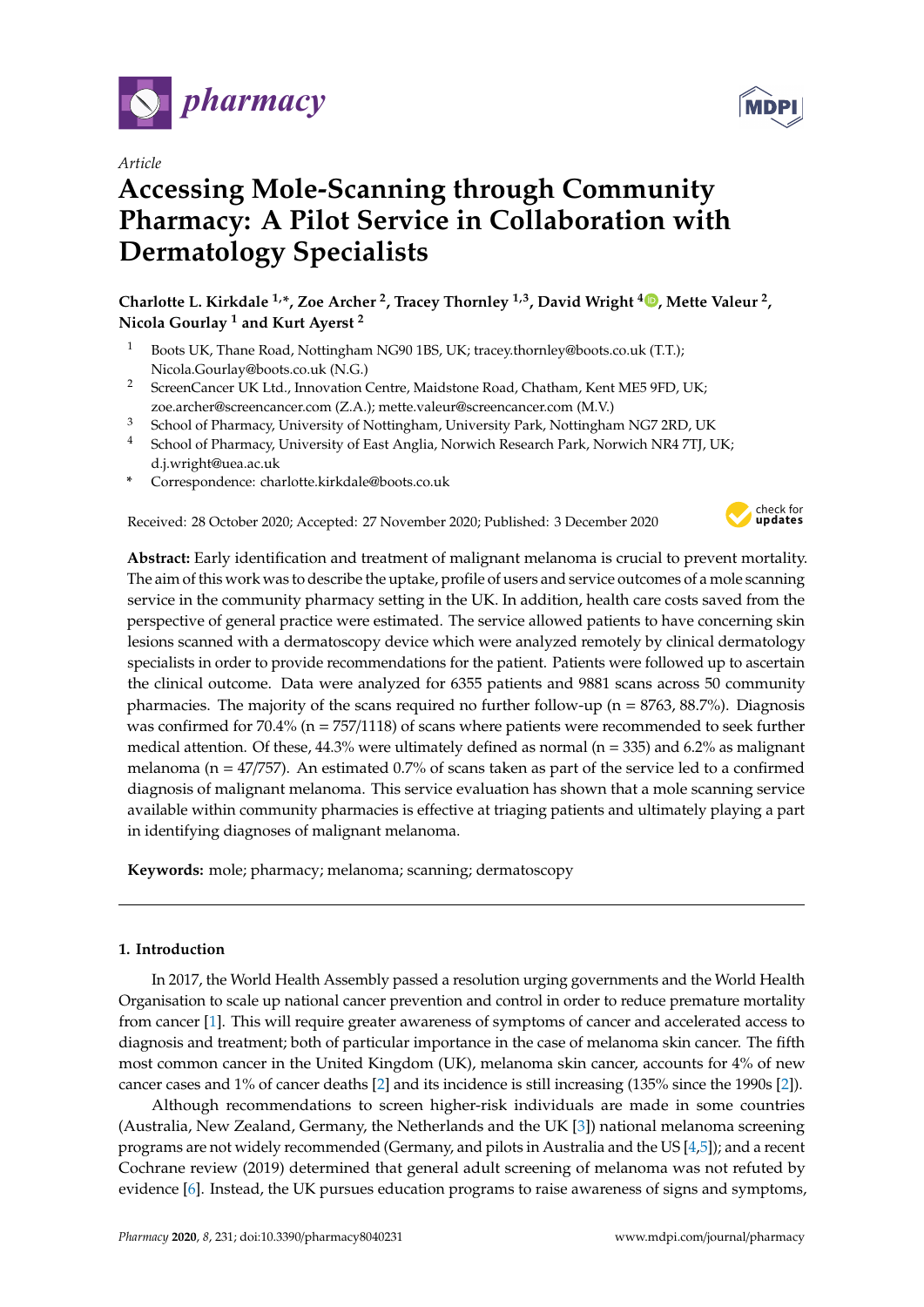risk factors and the need to self-check to promote earlier detection and thus reduce mortality. Early diagnosis and treatment of malignant melanoma is key not only in improving outcomes for the patient but also from an economic perspective [\[7,](#page-7-4)[8\]](#page-7-5). Kakushadze et al. observed a more than three-fold increase in melanoma treatment costs between stages II and III [\[9\]](#page-7-6).

Current practice in the UK is for a patient to visit their primary care practitioner (or General Practitioner (GP)) if they are worried about a suspicious mole or lesion. The GP will inspect and measure the mole and refer using the National Institute for Health and Care Excellence (NICE) suspected cancer pathway referral for melanoma seven point checklist [\[10\]](#page-7-7). GPs deal with 13 million consultations for skin disorders a year and 880,000 of these cases are referred to secondary care (hospitals) [\[11\]](#page-7-8). GPs may undergo only short periods of dermatology specialization during training, and in some areas this is not compulsory [\[12\]](#page-7-9), yet they are the 'gatekeeper' and responsible for the initial assessment and referral to specialist care for those seeking help through the National Health Service (NHS) [\[13\]](#page-7-10). One systematic review found that referral accuracy of GPs ranged from 0.70 to 0.88 for sensitivity and 0.70 to 0.87 for specificity [\[14\]](#page-7-11), suggesting that there is more that can be done to improve the appropriateness of referrals.

Outside the NHS, different models are available for the identification of suspicious moles, from traditional dermatology clinics (healthcare professional inspects mole) to mobile phone Apps (patients phone camera used to take photos and keep track of moles and send reminders to repeat on a regular basis) and teledermatoscopy (dermascopic images of moles and lesions taken and sent to be remotely interpreted by experts). The use of dermoscopy is fundamental to ensure accurate interpretation and referral. Dermoscopy is a non-invasive scanning technique, which is more accurate than naked-eye examination [\[15\]](#page-7-12) and highlights features which can indicate pathological changes consistent with melanoma [\[16,](#page-7-13)[17\]](#page-7-14). Use of these types of devices by GPs has been found to have significantly improved sensitivity as compared with naked-eye examination alone [\[16\]](#page-7-13). Use of dermoscopy has also been found to improve the probability of diagnosis by 1.25 times and be cost effective compared to without (incremental cost-effectiveness ratio of EUR 89 (95% CI−EUR 60 to EUR 598)) [\[17\]](#page-7-14).

Community pharmacies are positioned in easily accessible locations [\[18\]](#page-7-15). Services are often available without the need for an appointment and are also offered outside of usual working hours, such as evenings and weekends. Community pharmacy offers both private (for example; flu, chickenpox and travel vaccinations, test and treat services) and NHS services [\[19\]](#page-7-16), and are increasingly aiming to help reduce the burden on other areas of the health service. The potential of community pharmacy teams has been recognized in the NHS Interim People Plan; the expectation being that the public will have access to an increasing range of clinical care provided by pharmacy professionals [\[20\]](#page-7-17).

A private mole scanning service in the community pharmacy setting has also been evaluated in Norway [\[21\]](#page-7-18). Pharmacies across Boots Norge AS set up a mole scanning service in 2010 in cooperation with ScreenCancer and using dermoscopy. An evaluation of the service found the approach was acceptable to patients and in 2014 the service identified 4.1% of the melanoma cases registered in the Norwegian Cancer Registry [\[21\]](#page-7-18).

This service evaluation aimed to describe the uptake of a mole scanning service in the community pharmacy setting in the UK, to describe the population accessing the service and service outcomes, and to estimate health care costs saved from the perspective of general practice.

#### **2. Materials and Methods**

#### *2.1. Study Overview*

The project was reviewed by the Boots research governance board and deemed a service evaluation, using anonymized data. Ethical approval was therefore not required.

#### *2.2. Intervention*

Pharmacists and their teams carried out the initial patient facing consultation for the mole scanning service which was delivered in collaboration with ScreenCancer who were responsible for the operation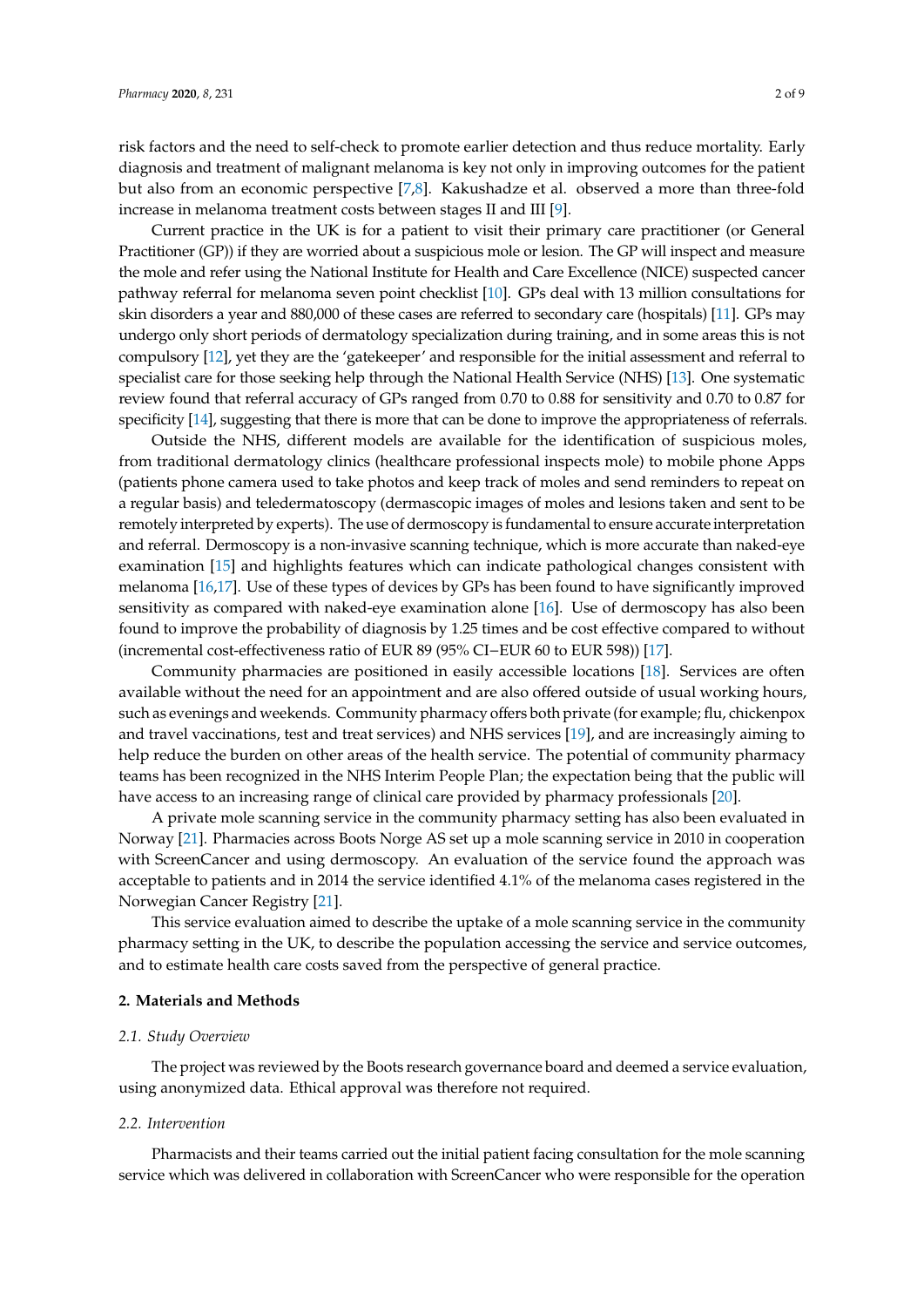of the service. Pharmacy team members providing the service were required to read both a service and clinical guide, which detailed how to deliver the consultation and scan safely as well as how to educate the patients on how to check their own moles using the ABCDE criteria (asymmetry, border irregularity, color that is not uniform, diameter >6 mm, evolving size, shape or color) [\[22\]](#page-7-19). The training also included watching educational videos and conducting 3 practice scans on colleagues to submit to trained health advisors or registered nurses for review before being authorized to provide the service to the public. In addition, pharmacy staff also had to have a current Enhanced Disclosure Barring Service Check (DBS Check) because they were taking photos of patients.

Patients may have seen marketing materials for the service, booked an appointment online, referred by their GP (pharmacy teams notified local GP practices of the service during set up) or made aware of the service during a conversation with the pharmacy team. The pharmacy team then explained the service, eligibility criteria, chaperone policy and costs to the patient using a service leaflet. The service was not available for moles in intimate areas of the body. Any patients presenting with a concern but who were ineligible to continue were signposted to their GP. The cost to the patient of the initial mole scanned was GBP 35, plus GBP 15 for each additional mole, with a suggestion that the patient should consider seeing their GP if more than 4 or 5 moles were concerning them.

Once the patient had agreed to the service and were deemed eligible, the discussion moved to the consultation room where further details were recorded on the ScreenCancer Mole Navigator<sup>®</sup> software. Patient consent was taken and the chosen mole(s) were scanned, their mole history taken (using the ABCDE rule) [\[22\]](#page-7-19) and images of the mole(s) captured. Digital dermatoscopes were used to take clinical images (15 cm distance from the mole) to give an overview of the condition of the skin, and dermatoscopic images taken at close range using a nose cone attachment to show color, shape and intensity of the area under scrutiny. (SIAscope [\[23\]](#page-7-20) from February 2016 to April 2019 and the ScreenCancer Optical Transfer Diagnosis (OTD) dermatoscopic camera (Balter Medical<sup>TM</sup>, Bergen, Norway) from April 2019). Before completing the consultation, patients were provided with a copy of the customer record form (containing a unique 6-digit code which linked to their results) and sun care advice. The patient data and images were accessed remotely by dermatology specialists who analyzed the images, patient history and questionnaire results. Personal reports were sent to patients within 1 week. Where analysis suggested the mole or lesion to be at risk (suspicious or possible Basal Cell Carcinoma), attempts were made by a Dermatology Nurse or Healthcare Advisor to contact patients to discuss next steps, with a subsequent follow up call after 3–6 months.

The service was initiated in February 2016 across 50 community pharmacies (44 in England, 3 Scotland, 2 Northern Ireland, 1 Wales) that were part of a national pharmacy chain. The community pharmacies providing the service were predominantly larger, with some representation from smaller local community pharmacies.

#### *2.3. Data Collection and Analysis*

Data used in the service evaluation were collected through the Mole Navigator®system (date, time and location of consultation, age, gender, post code, outcome of recommendation from service, outcome of follow-up call). Data were aggregated and anonymized before being analyzed in Excel 2013 using descriptive statistics. For the purposes of describing socioeconomic status of those accessing the service, deprivation profiles were calculated using the Carstairs index [\[24\]](#page-7-21). This is based on 4 census indicators: low social class, lack of car ownership, overcrowding and male unemployment. A negative value indicates areas of low deprivation and a positive value equates to high deprivation.

Estimation of costs to the NHS were based on delivery of the service by 5500 pharmacies and 52 consultations per year per pharmacy (average seen in trial), a referral rate of 0.113 and cost of GP consultation of GBP 39.23 [\[25\]](#page-8-0).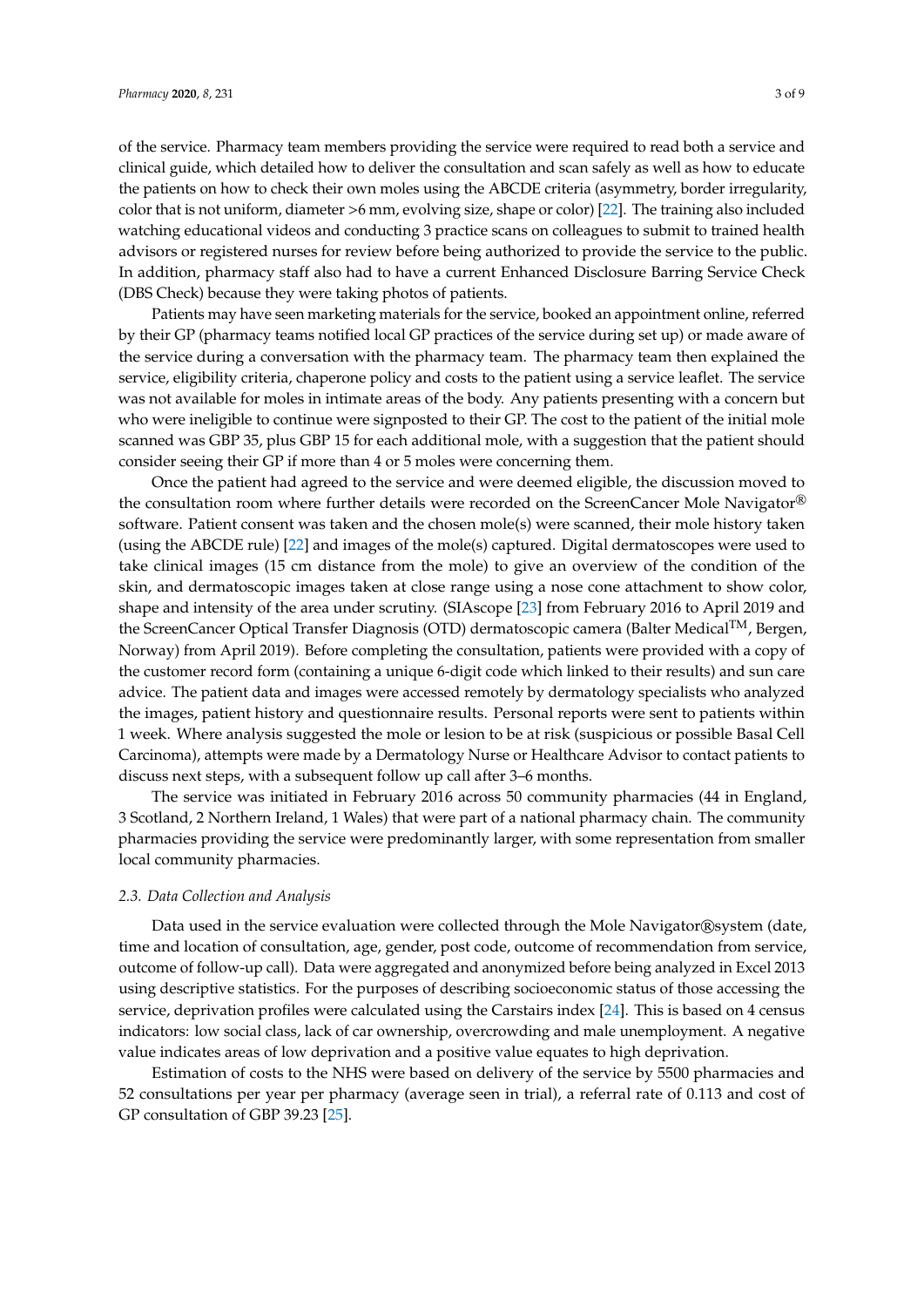#### **3. Results 3. Results**

Between 12 February 2016 and 31 December 2019, 6110 patients accessed the service for a total of 6354 consultations across 50 community pharmacies (5431 consultations in England, 522 in Scotland, 202 in Northern Ireland and 199 in Wales). Patients mean age was 50 years (range 12-95 years (8 unknown)), median 45 years, mode 33 years and the majority of patients were female ( $n = 4416$ , 72.3%; Figure 1). The deprivation spread of patients was similar when compared to the profile of general retail healthcare customers visiting the same pharmacies over the study period, with a skew towards more affluent patients accessing the private service (Figure [2\)](#page-3-1). Consultations peaked in the summer months (June–September) and were equally spread throughout weekdays (17.0–17.5% per day), with fewer consultations at the weekends  $(10.8\%$  on Saturdays and only 2.6% on Sundays). Consultation times also peaked around lunchtime (40.9% between 11 am and 1 pm). e 1). The deprivation spread of patients was similar when compared to the profile of general r<br> Between 12 February 2016 and 31 December 2019, 6110 patients accessed the service for a total  $\frac{C_1}{C_2}$  and  $\frac{C_2}{C_1}$  between  $\frac{C_1}{C_2}$  and  $\frac{C_1}{C_1}$  and  $\frac{C_2}{C_2}$  and  $\frac{C_1}{C_1}$  pm). The summary  $\frac{C_1}{C_1}$ 

<span id="page-3-0"></span>

**Figure 1.** Patient age by age group in years (unknown n = 8).

<span id="page-3-1"></span>

**Figure 2.** Patient and retail healthcare customer deprivation spread by Carstairs index; with −3 being the least deprived, and  $+7$  being the most deprived (unknown for  $n = 108$ ) [\[24\]](#page-7-21).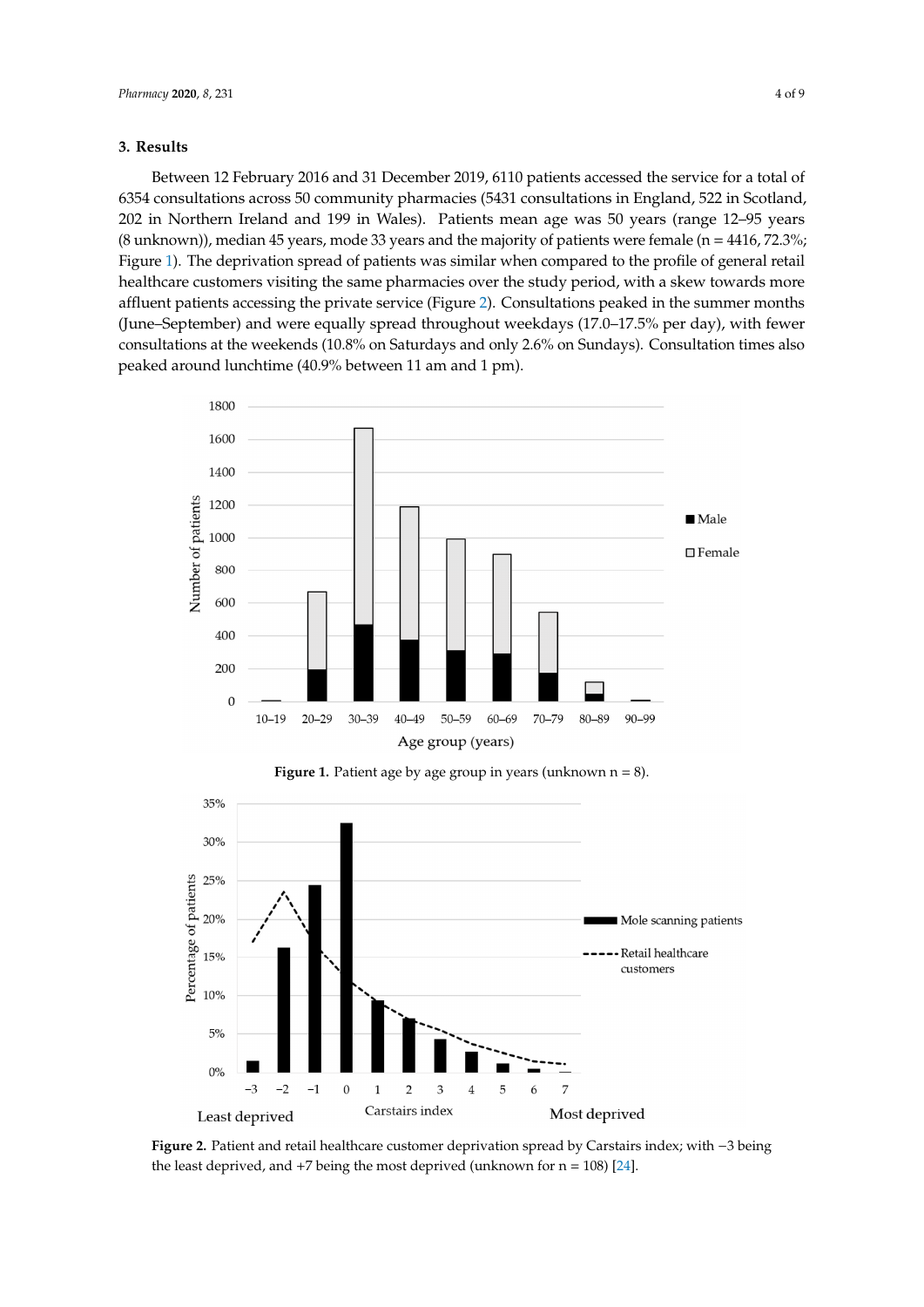Patients were able to receive multiple consultations and have multiple moles scanned and during the evaluation period 9880 scans were made; the average number of moles checked per patient was 1.62 (range 1–17). A small number of patients attended more than one consultation (3.5%, n = 216), with the average number of consultations for these patients being 2.1 (range 2–5).

The majority of the scans required no further follow-up ( $n = 8762, 88.7\%$ ); with 57.4% deemed normal, 22.4% non-suspicious keratosis and 6.1% potential sun damage (see Table [1\)](#page-4-0). Dermatology specialists recommended follow up for 11.3% ( $n = 1118$ ) of scans due to suspicious lesion (3.0%), other skin lesions (3.0%), sun damage (2.0%), inability to exclude basal cell carcinoma (1.8%) or further information required (four scans; see Table [1\)](#page-4-0).

<span id="page-4-0"></span>

|                       | <b>Outcome of Scan Analysis</b>           | $n$ (% of Total) |
|-----------------------|-------------------------------------------|------------------|
| No follow up required | Normal                                    | 5667 (57.4%)     |
|                       | Non suspicious seborrhoeic keratosis      | 2217 (22.4%)     |
|                       | Potential sun damage                      | $603(6.1\%)$     |
|                       | Other skin lesion (normal)                | $169(1.7\%)$     |
|                       | Normal with atypical characteristics      | $106(1.1\%)$     |
|                       | Total-no follow up required               | 8762 (88.7%)     |
| Follow up required    | Suspicious                                | 452 $(4.6\%)$    |
|                       | Other skin lesion to follow up            | $296(3.0\%)$     |
|                       | Sun damage                                | $193(2.0\%)$     |
|                       | Basal cell carcinoma cannot be excluded   | $173(1.8\%)$     |
|                       | Inadequate scan/more information required | $4(0.0\%)$       |
|                       | Total-follow up required                  | 1118 (11.3%)     |
|                       | Total                                     | 9880             |

**Table 1.** Outcome of ScreenCancer dermatology specialist review of scan.

Attempts were made to contact all patients who required follow-up, with diagnosis confirmed for 70.4% (n = 757/1118) of these scans (the rest were due to inability to make contact or patient deciding not to share the information). Results of this follow up can be seen in Table [2.](#page-4-1) Malignant melanoma was diagnosed in 6.2% of lesions ( $n = 47/757$ ). There were no patients who received multiple melanoma diagnoses. If the same percentage was assumed to be correct for the rest of the remaining unconfirmed lesions (n = 361), an extrapolated additional 22 scans would have had a confirmed diagnosis of malignant melanoma, meaning that overall  $0.7%$  (n = 69/9880) of scans taken as part of the service are likely to have led to a confirmed diagnosis of malignant melanoma.

<span id="page-4-1"></span>**Table 2.** Outcome of contacting patient to ascertain confirmed diagnosis of the scan/lesions (n = 757).

| <b>Confirmed Diagnosis</b> | $n$ (%)      |
|----------------------------|--------------|
| Normal                     | 335 (44.3%)  |
| Sun damage                 | 197 (26.0%)  |
| Basal cell carcinoma       | 83 (11.0%)   |
| Other skin condition       | 50 $(6.6\%)$ |
| Malignant melanoma         | $47(6.2\%)$  |
| Seborrhoeic keratosis      | $23(3.0\%)$  |
| Atypical                   | $19(2.5\%)$  |
| Squamous cell carcinoma    | $3(0.4\%)$   |
| Total                      | 757          |

In England in 2017 there were 13,740 registered newly diagnosed cases of malignant melanoma of the skin [\[26\]](#page-8-1). If the service had not been available, it could have resulted in patients accessing their GP unnecessarily, at a cost of GBP 344,000 (based on 8762 patients not requiring further investigation). Extending the service nationally could deliver annual savings of up to GBP 10 m, not taking into account the additional benefits of increasing awareness and prevention measures, and earlier diagnosis. A further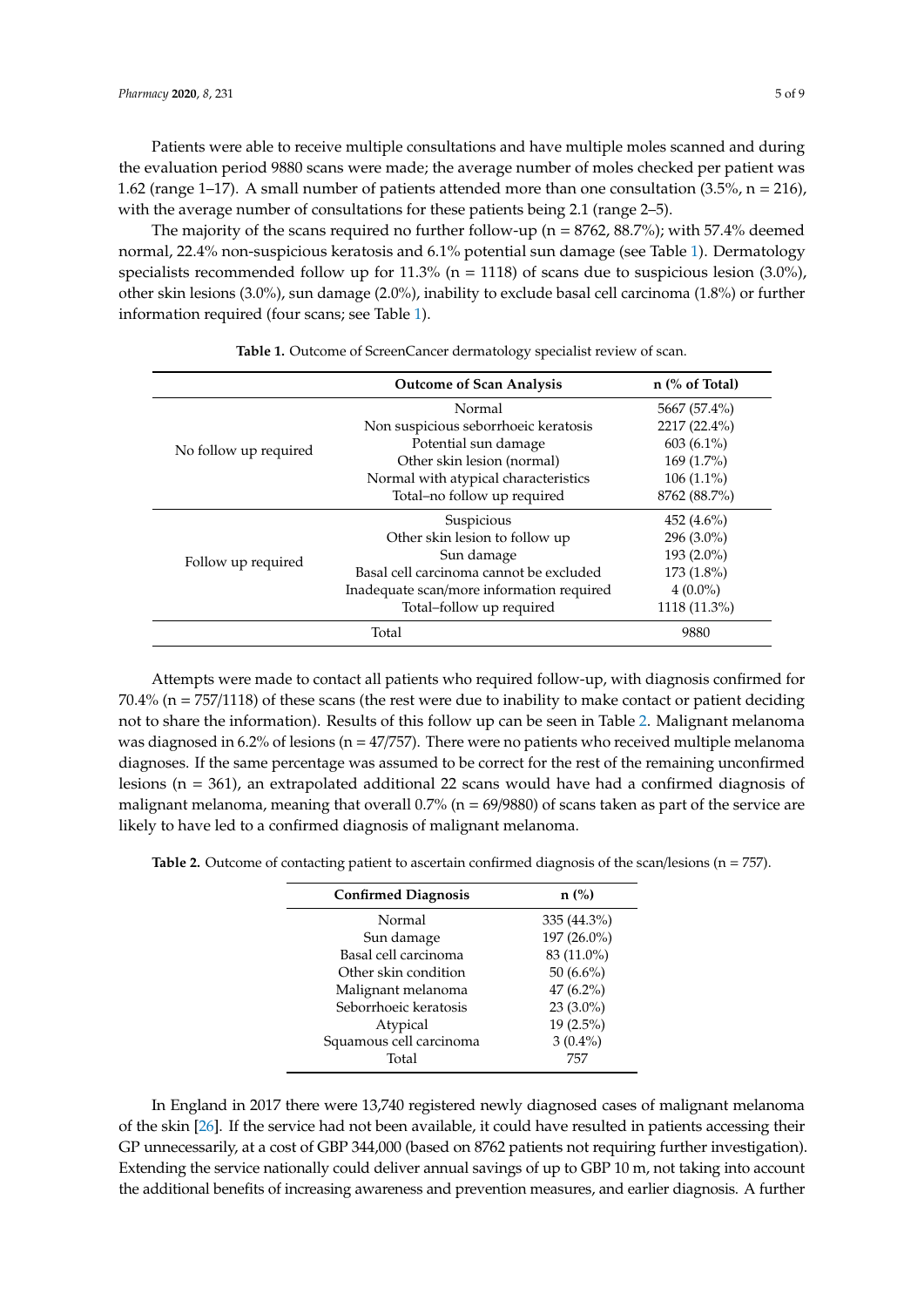GBP 1.3 m per annum could potentially be saved by allowing pharmacists to refer patients with suspicious moles directly to consultant dermatologists in secondary care using the Independent sector treatment centers model.

#### **4. Discussion**

These results demonstrate that more than one in ten people accessing the service required clinical follow-up, with 133 patients (one in six) receiving a formal diagnosis of cancer as a result. One quarter of referrals received confirmation of sun damage, which is still a recognized cause of melanoma [\[7\]](#page-7-4), and a small number received other unexpected diagnoses which may improve their quality of care in the future. Nearly 90% of consultations did not require referral, therefore this would have prevented a large number of people needing to see their GP and saved the NHS resources. However, nearly half of patients' lesions were not deemed 'normal' and therefore these patients still received reassurance and additional support from the community pharmacy teams, e.g., referral, advice around skin care and sun protection, and prevention and monitoring.

The high volume of consultations provided illustrates that this is a well utilized service, showing seasonal changes in demand and higher demand during weekdays and lunchtimes (likely reflecting more limited opening times on weekends). However, with an average of one consultation per pharmacy per week, this is still a manageable workload for community pharmacy teams to adopt. The majority of patients were female, which is consistent with a previous study reporting on use of community pharmacy [\[27\]](#page-8-2), but provides valuable insights when considering marketing strategies to enhance reach and access. Skin lesions accumulate with age and melanoma incidence is highest in individuals over 55 years [\[28\]](#page-8-3). The age profile of patients accessing the service show that patients begin to seek advice before this age; demonstrating the potential to again support early diagnosis.

Patients represented a variety of socioeconomic backgrounds, although as expected for a private service, there were more in the less deprived categories. Whilst this private service can improve outcomes for those who can afford to access it, and as a result further exacerbate health inequalities, it could be argued that it frees up time for others to access their GP for the same purpose.

Provision of sufficient services for worried patients to have their lesions checked must be ensured. Whilst we do not know at what stage patients accessed the community pharmacy service, the accessibility and convenience will no doubt play a part in a patient's decision whether or not to have a mole checked at an early stage. This is where community pharmacy could prove to be attractive as an option for patients who may perhaps not have had a check otherwise. In addition, they are well placed to raise awareness of the risks of skin cancer in day-to-day interactions with customers seeking skin care and sun care advice. The knowledge of these healthcare professionals can be utilized to encourage self-checking and where any concerns arise, support patients through mole scanning services (NHS and private) and support national cancer awareness campaigns.

The COVID-19 pandemic has impacted patient access to healthcare services. Not only has there been a marked reduction in A&E attendance figures [\[29\]](#page-8-4), but also of patients with suspicious moles; one service reported a 34% reduction in referrals in February–April 2020 compared to 2019 [\[30\]](#page-8-5). It is therefore even more important that patients are given opportunities to have their skin lesions checked, particularly in the case of a suspected cancer where early detection is critical to survival. Provision of an alternative service through community pharmacy may be welcomed as a way to reduce pressure on GP surgeries going forward, particularly as they are likely to be playing 'catch up' following lockdown measures bought into place to prevent the spread of COVID-19. The pandemic has also brought the use of new technologies, such as telemedicine, to the fore, highlighting the need to adopt such practices in new services to widen accessibility.

This evaluation benefits from the use of a rigorous testing process and a large sample size (9880 scans collected across the UK). The self-paid service was provided across one pharmacy organization in collaboration with ScreenCancer which must be acknowledged as a limitation as it restricts the generalizability of the findings and may be argued to attract the 'worried well' and are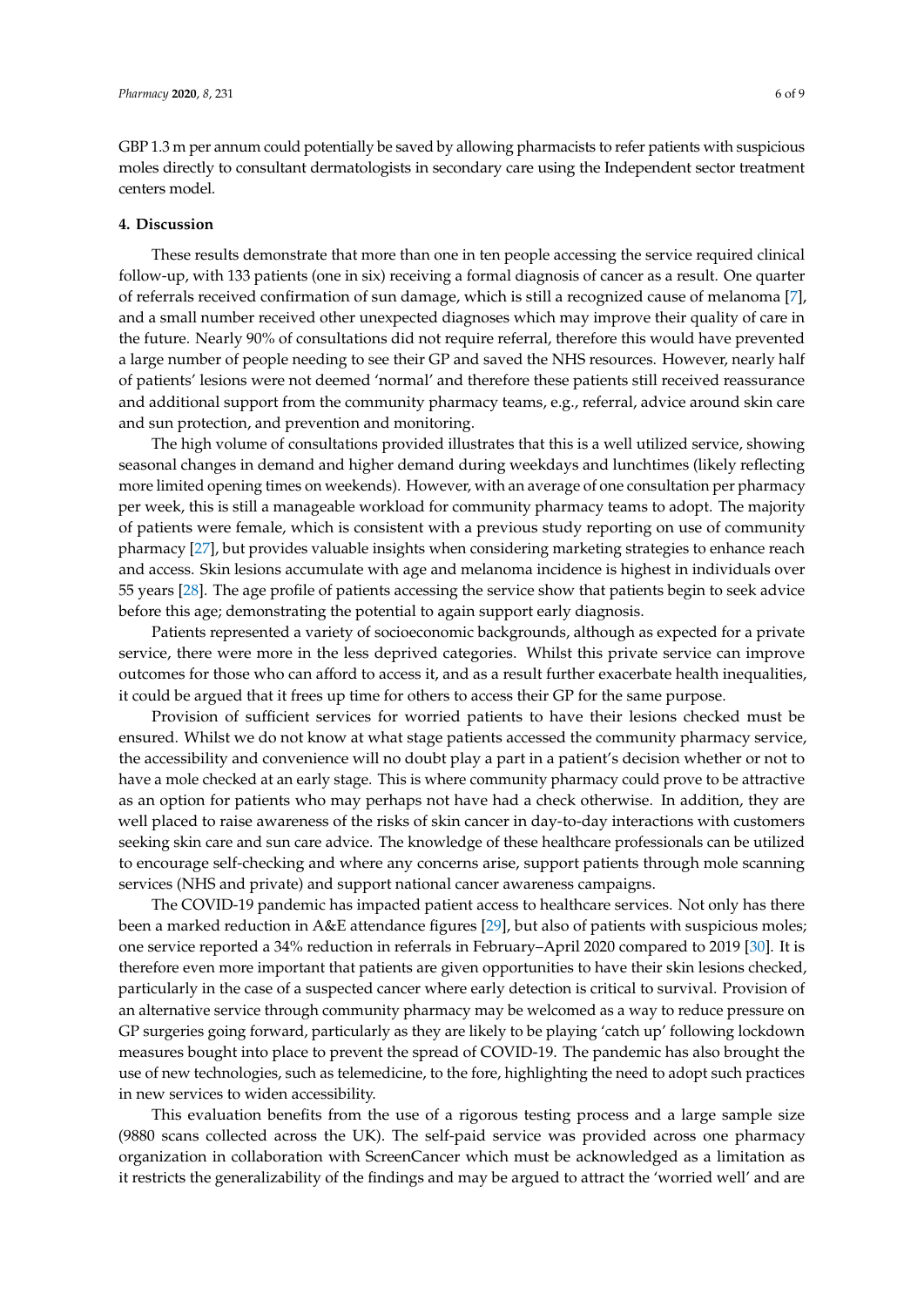also only applicable to the UK health setting. However, it does mean that protocols are likely to be better adhered to across sites. One quarter of the referred patients were unable or unwilling to be contacted for follow-up and there was no further follow-up of patients, and therefore, no guarantee that the lesions did not show further malicious development after this contact. However, there is also no reason to expect differing results from this cohort. The technology used for scanning was also changed from a SIAscope to the ScreenCancer OTD dermatoscopic camera. This change could have impacted detection accuracy; however, it is unlikely to have changed the outcomes of the analysis as the change occurred in 2019 and the images were still assessed by the same healthcare experts at SreenCancer. In addition, like existing pathways for melanoma detection, this service may also have missed cases of melanoma which cannot be quantified as patients with lesions initially defined as non-suspicious were not followed up.

The estimation of savings to the NHS presented here is a simplistic representation and does not take into account all costs/benefits. For example, earlier diagnosis leading to improved prognosis and time saved would also impact these calculations, therefore it is likely to be an underestimate of overall savings to the healthcare system.

### **5. Conclusions**

This service evaluation has shown that a mole scanning service positioned in community pharmacy is effective at triaging patients with concerning lesions and ultimately playing a part in identifying diagnoses of malignant melanoma. Our results suggest that a mole scanning service in community pharmacy funded by the healthcare system could help to reduce pressure and additional workload on primary care and could promote earlier diagnosis and therefore result in improved prognosis for patients with malignant melanoma. A service of this nature, with good sensitivity and specificity, could also result in reduced unnecessary referrals to secondary care for specialist assessment. Further research, including comparison with existing healthcare pathways and exploration of accuracy, along with economic modelling of this service, is warranted to enable the cost-effectiveness of screening for skin cancer via this route to be estimated.

**Author Contributions:** Conceptualization, C.L.K., Z.A., T.T., D.W., M.V. and K.A.; Data curation, Z.A. and N.G.; Formal analysis, C.L.K. and  $\hat{Z}A$ .; Investigation, C.L.K., Z.A., T.T., D.W., M.V., N.G. and K.A.; Methodology, C.L.K., Z.A., T.T., D.W., M.V., N.G. and K.A.; Project administration, Z.A. and N.G.; Supervision, T.T. and D.W.; Writing—original draft, C.L.K.; Writing—review and editing, Z.A., T.T., D.W., M.V., N.G. and K.A. All authors have read and agreed to the published version of the manuscript.

**Funding:** This research did not receive any specific grant from funding agencies in the public, commercial, or not-for-profit sectors. Boots UK and ScreenCancer funded the service development and delivery.

**Acknowledgments:** We acknowledge the support and assistance of Boots UK and ScreenCancer, including Rebecca Thomas. We also thank the staff who participated in the service.

**Conflicts of Interest:** C.L.K., N.G. and T.T. are employees of Boots UK Ltd. and K.A., Z.A. and M.V. are employees of ScreenCancer and so conducted the evaluation as part of their usual employee functions. C.L.K., N.G. and T.T. do not hold any stock or options in Boots UK. Z.A., M.V. and K.A. do not hold any stock or options in ScreenCancer. All other authors: none to declare.

#### **References**

- <span id="page-6-0"></span>1. SeventhWorld Health Assembly Agenda Item 15.6: Cancer Prevention and Control in the Context of an Integrated Approach (WHA70.12). Available online: https://[apps.who.int](https://apps.who.int/iris/rest/bitstreams/1159429/retrieve)/iris/rest/bitstreams/1159429/retrieve (accessed on 2 October 2020).
- <span id="page-6-1"></span>2. Cancer Research UK Melanoma Skin Cancer Statistics. Available online: [www.cancerresearchuk.org](www.cancerresearchuk.org/health-professional/cancer-statistics/statistics-by-cancer-type/melanoma-skin-cancer#heading-Zero)/healthprofessional/cancer-statistics/statistics-by-cancer-type/[melanoma-skin-cancer#heading-Zero](www.cancerresearchuk.org/health-professional/cancer-statistics/statistics-by-cancer-type/melanoma-skin-cancer#heading-Zero) (accessed on 2 October 2020).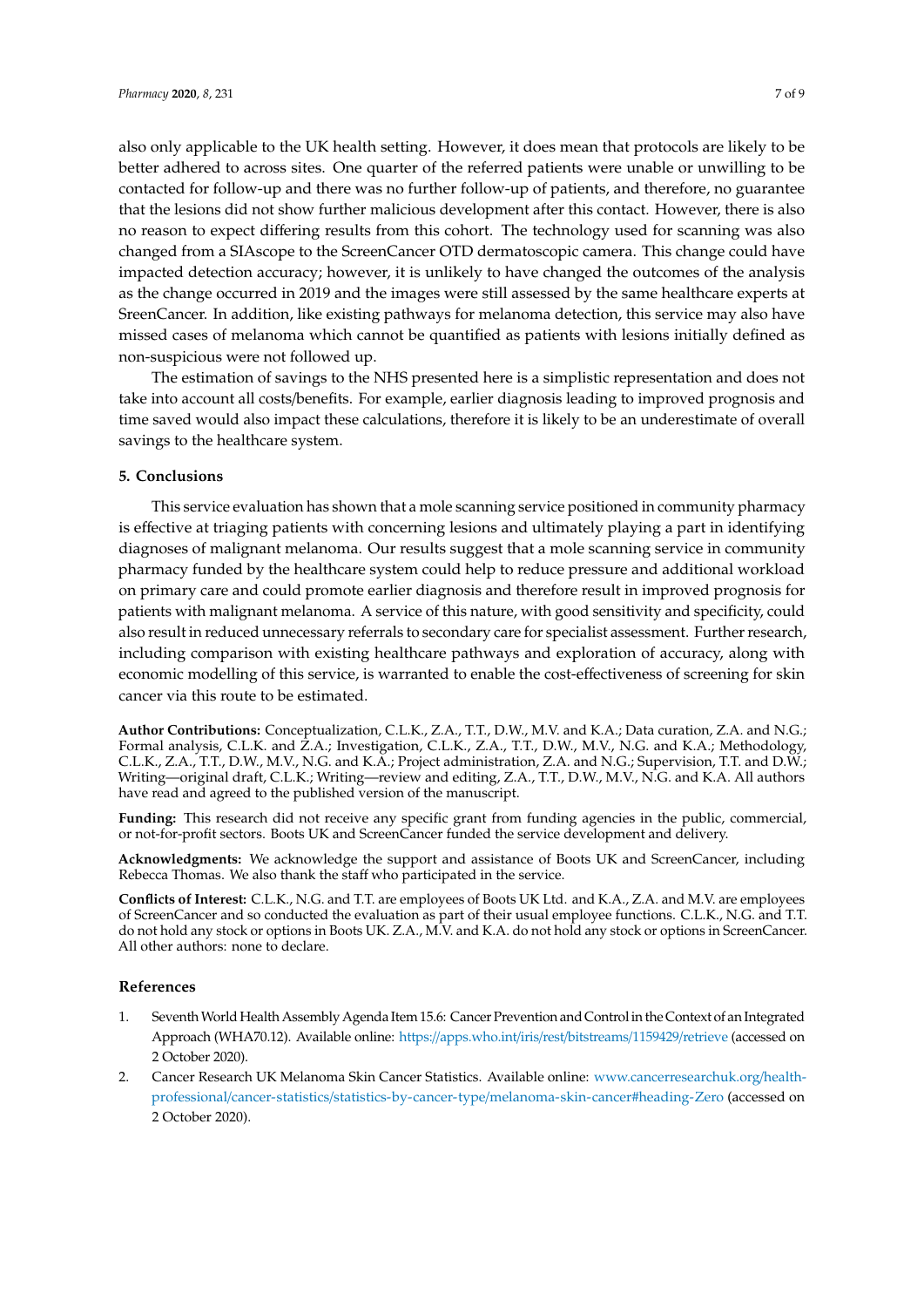- <span id="page-7-0"></span>3. Johnson, M.M.; Leachman, S.A.; Aspinwall, L.G.; Cranmer, L.D.; Curiel-Lewandrowski, C.; Sondak, V.K.; Stemwedel, C.E.; Swetter, S.M.; Vetto, J.; Bowles, T.; et al. Skin cancer screening: Recommendations for data-driven screening guidelines and a review of the US Preventive Services Task Force controversy. *Melanoma Manag.* **2017**, *4*, 13–37. [\[CrossRef\]](http://dx.doi.org/10.2217/mmt-2016-0022) [\[PubMed\]](http://www.ncbi.nlm.nih.gov/pubmed/28758010)
- <span id="page-7-1"></span>4. Katalinic, A.; Eisemann, N.; Waldmann, A. Skin Cancer Screening in Germany. Documenting Melanoma Incidence and Mortality from 2008 to 2013. *Dtsch. Arztebl. Int.* **2015**, *112*, 629–634. [\[PubMed\]](http://www.ncbi.nlm.nih.gov/pubmed/26429634)
- <span id="page-7-2"></span>5. Waldmann, A.; Nolte, S.; Weinstock, M.A.; Breitbart, E.W.; Eisemann, N.; Geller, A.C.; Greinert, R.; Volkmer, B.; Katalinic, A. Skin cancer screening participation and impact on melanoma incidence in Germany—An observational study on incidence trends in regions with and without population-based screening. *Br. J. Cancer* **2012**, *106*, 970–974. [\[CrossRef\]](http://dx.doi.org/10.1038/bjc.2012.22) [\[PubMed\]](http://www.ncbi.nlm.nih.gov/pubmed/22294187)
- <span id="page-7-3"></span>6. Johansson, M.; Brodersen, J.; Gøtzsche, P.C.; Jørgensen, K.J. Screening for reducing morbidity and mortality in malignant melanoma. *Cochrane Database Syst. Rev.* **2019**, *6*, Cd012352. [\[CrossRef\]](http://dx.doi.org/10.1002/14651858.CD012352.pub2) [\[PubMed\]](http://www.ncbi.nlm.nih.gov/pubmed/31157404)
- <span id="page-7-4"></span>7. Voss, R.K.; Woods, T.N.; Cromwell, K.D.; Nelson, K.C.; Cormier, J.N. Improving outcomes in patients with melanoma: Strategies to ensure an early diagnosis. *Patient Relat. Outcome Meas.* **2015**, *6*, 229–242. [\[PubMed\]](http://www.ncbi.nlm.nih.gov/pubmed/26609248)
- <span id="page-7-5"></span>8. Alexandrescu, D.T. Melanoma costs: A dynamic model comparing estimated overall costs of various clinical stages. *Derm. Online J.* **2009**, *15*, 1.
- <span id="page-7-6"></span>9. Kakushadze, Z.; Raghubanshi, R.; Yu, W. Estimating Cost Savings from Early Cancer Diagnosis. *Data* **2017**, *2*, 30. [\[CrossRef\]](http://dx.doi.org/10.3390/data2030030)
- <span id="page-7-7"></span>10. National Institute forHealth and Care Excellence (NICE) Skin Cancers—Recognition and Referral. Available online: https://cks.nice.org.uk/[skin-cancers-recognition-and-referral#!scenario](https://cks.nice.org.uk/skin-cancers-recognition-and-referral#!scenario) (accessed on 2 October 2020).
- <span id="page-7-8"></span>11. NHS England Transforming Elective Care Services Dermatology. Available online: [www.england.nhs.uk](www.england.nhs.uk/publication/transforming-elective-care-services-dermatology/)/p ublication/[transforming-elective-care-services-dermatology](www.england.nhs.uk/publication/transforming-elective-care-services-dermatology/)/ (accessed on 2 October 2020).
- <span id="page-7-9"></span>12. Dermatology Council for England 2017 Audit of Undergraduate Education. Available online: [www.appgs.](www.appgs.co.uk/publication/view/2017-audit-of-undergraduate-education/) co.uk/publication/view/[2017-audit-of-undergraduate-education](www.appgs.co.uk/publication/view/2017-audit-of-undergraduate-education/)/ (accessed on 2 October 2020).
- <span id="page-7-10"></span>13. Greenfield, G.; Foley, K.; Majeed, A. Rethinking primary care's gatekeeper role. *BMJ* **2016**, *354*, i4803. [\[CrossRef\]](http://dx.doi.org/10.1136/bmj.i4803) [\[PubMed\]](http://www.ncbi.nlm.nih.gov/pubmed/27662893)
- <span id="page-7-11"></span>14. Chen, S.C.; Bravata, D.M.; Weil, E.; Olkin, I. A comparison of dermatologists' and primary care physicians' accuracy in diagnosing melanoma: A systematic review. *Arch. Derm.* **2001**, *137*, 1627–1634. [\[CrossRef\]](http://dx.doi.org/10.1001/archderm.137.12.1627) [\[PubMed\]](http://www.ncbi.nlm.nih.gov/pubmed/11735713)
- <span id="page-7-12"></span>15. Berk-Krauss, J.; Polsky, D.; Stein, J.A. Mole Mapping for Management of Pigmented Skin Lesions. *Derm. Clin.* **2017**, *35*, 439–445. [\[CrossRef\]](http://dx.doi.org/10.1016/j.det.2017.06.004) [\[PubMed\]](http://www.ncbi.nlm.nih.gov/pubmed/28886799)
- <span id="page-7-13"></span>16. Argenziano, G.; Puig, S.; Zalaudek, I.; Sera, F.; Corona, R.; Alsina, M.; Barbato, F.; Carrera, C.; Ferrara, G.; Guilabert, A.; et al. Dermoscopy improves accuracy of primary care physicians to triage lesions suggestive of skin cancer. *J. Clin. Oncol.* **2006**, *24*, 1877–1882. [\[CrossRef\]](http://dx.doi.org/10.1200/JCO.2005.05.0864) [\[PubMed\]](http://www.ncbi.nlm.nih.gov/pubmed/16622262)
- <span id="page-7-14"></span>17. Koelink, C.J.; Vermeulen, K.M.; Kollen, B.J.; de Bock, G.H.; Dekker, J.H.; Jonkman, M.F.; van der Heide, W.K. Diagnostic accuracy and cost-effectiveness of dermoscopy in primary care: A cluster randomized clinical trial. *J. Eur. Acad. Derm. Venereol* **2014**, *28*, 1442–1449. [\[CrossRef\]](http://dx.doi.org/10.1111/jdv.12306) [\[PubMed\]](http://www.ncbi.nlm.nih.gov/pubmed/25493316)
- <span id="page-7-15"></span>18. Todd, A.; Copeland, A.; Husband, A.; Kasim, A.; Bambra, C. The positive pharmacy care law: An area-level analysis of the relationship between community pharmacy distribution, urbanity and social deprivation in England. *BMJ Open* **2014**, *4*, e005764. [\[CrossRef\]](http://dx.doi.org/10.1136/bmjopen-2014-005764) [\[PubMed\]](http://www.ncbi.nlm.nih.gov/pubmed/25116456)
- <span id="page-7-16"></span>19. Pharmaceutical Services Negotiating Committee (PSNC) PSNC Services Database. Available online: [https:](https://psnc.org.uk/services-commissioning/services-database/) //psnc.org.uk/[services-commissioning](https://psnc.org.uk/services-commissioning/services-database/)/services-database/ (accessed on 2 October 2020).
- <span id="page-7-17"></span>20. National Health Service (NHS) Interim NHS People Plan. Available online: [www.longtermplan.nhs.uk](www.longtermplan.nhs.uk/wp-content/uploads/2019/06/ipp-p-future-workforce.pdf)/wp -content/uploads/2019/06/[ipp-p-future-workforce.pdf](www.longtermplan.nhs.uk/wp-content/uploads/2019/06/ipp-p-future-workforce.pdf) (accessed on 2 October 2020).
- <span id="page-7-18"></span>21. Kjome, R.L.S.; Wright, D.J.; Bjaaen, A.B.; Garstad, K.W.; Valeur, M. Dermatological cancer screening: Evaluation of a new community pharmacy service. *Res. Soc. Adm. Pharm.* **2017**, *13*, 1214–1217. [\[CrossRef\]](http://dx.doi.org/10.1016/j.sapharm.2016.12.001) [\[PubMed\]](http://www.ncbi.nlm.nih.gov/pubmed/27964893)
- <span id="page-7-19"></span>22. National Health Service (NHS) Overview Skin Cancer (Melanoma). Available online: [www.nhs.uk](www.nhs.uk/conditions/melanoma-skin-cancer/)/condition s/[melanoma-skin-cancer](www.nhs.uk/conditions/melanoma-skin-cancer/)/ (accessed on 2 October 2020).
- <span id="page-7-20"></span>23. Emery, J.D.; Hunter, J.; Hall, P.N.; Watson, A.J.; Moncrieff, M.; Walter, F.M. Accuracy of SIAscopy for pigmented skin lesions encountered in primary care: Development and validation of a new diagnostic algorithm. *BMC Derm.* **2010**, *10*, 9. [\[CrossRef\]](http://dx.doi.org/10.1186/1471-5945-10-9) [\[PubMed\]](http://www.ncbi.nlm.nih.gov/pubmed/20868511)
- <span id="page-7-21"></span>24. Morgan, O.; Baker, A. Measuring deprivation in England and Wales using 2001 Carstairs scores. *Health Stat. Q.* **2006**, *31*, 28–33.